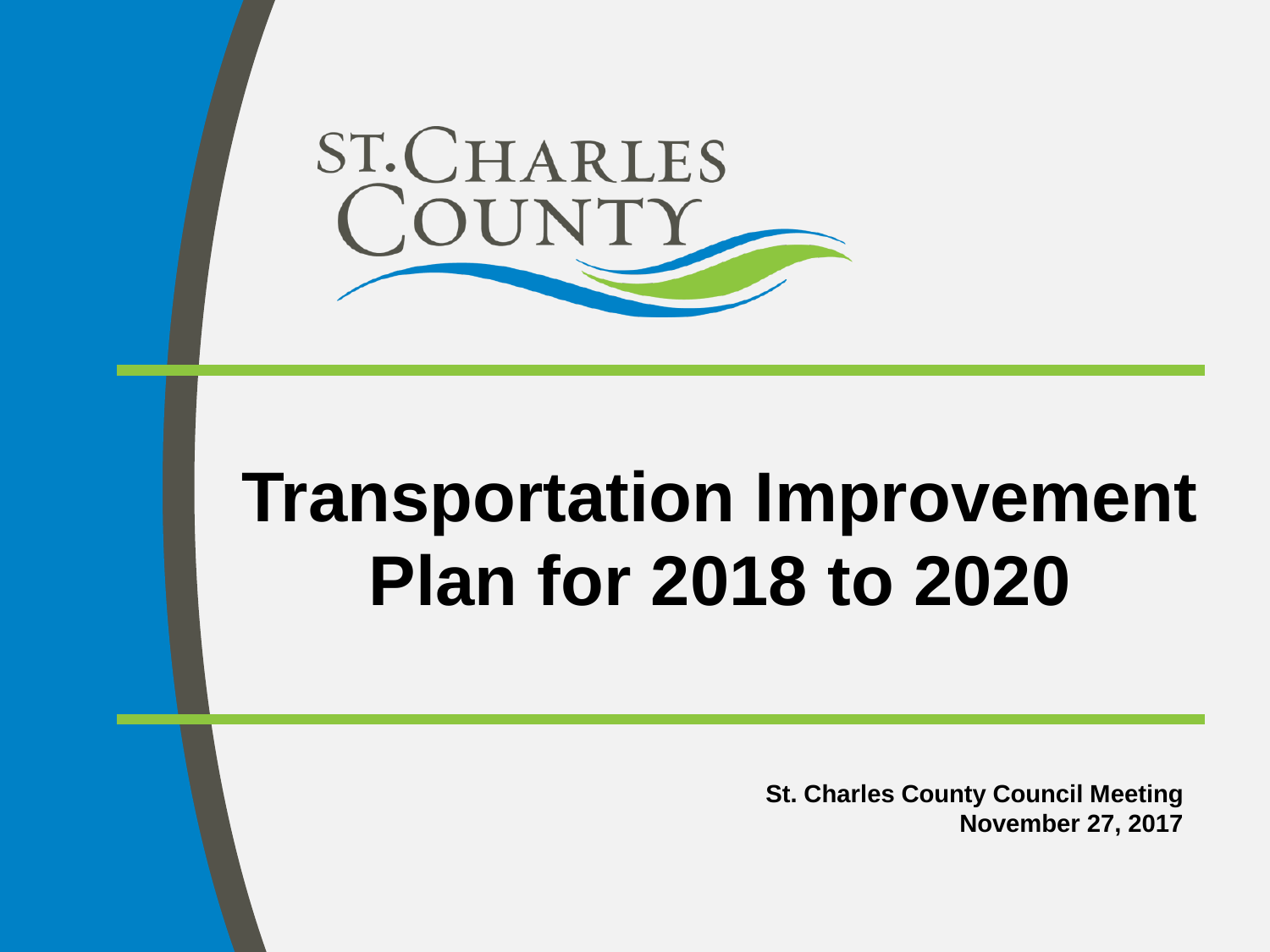## **Road Board Members**

#### **County Council Districts**

| <b>Council District 1</b> | <b>Gina Hakenewerth</b>    |
|---------------------------|----------------------------|
| <b>Council District 2</b> | <b>Richard Masterson</b>   |
| <b>Council District 3</b> | <b>James Pauley</b>        |
| Council District 4        | <b>Debbie Haley</b>        |
| <b>Council District 5</b> | Matthew Johannesman, Chair |
| <b>Council District 6</b> | <b>Richard Rufkahr</b>     |
| <b>Council District 7</b> | <b>Daniel Kuntz</b>        |

#### **Municipalities**

City of Lake St. Louis James Tognoni City of O'Fallon Jeanette Koechner City of Saint Charles Brian Pundmann City of Saint Peters Scott Kolkmeyer City of Wentzville Robert Schmidt

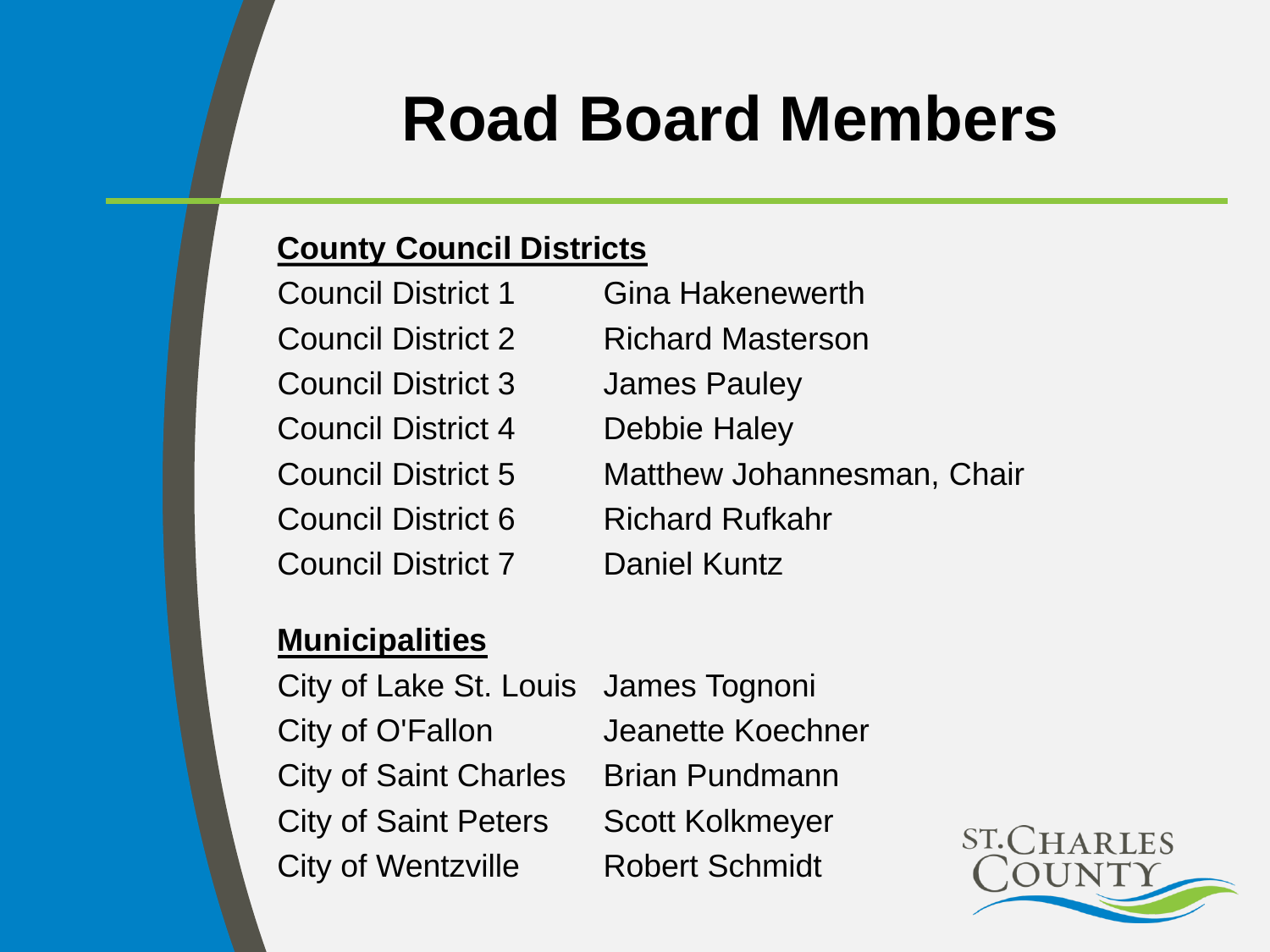## **County Ordinance**

### *Priorities*

- New Arterial Roadways or Improvements to Existing Arterials
- Congestion Mitigation
- Safety Improvements
- Economic Development Enhancement **Projects**

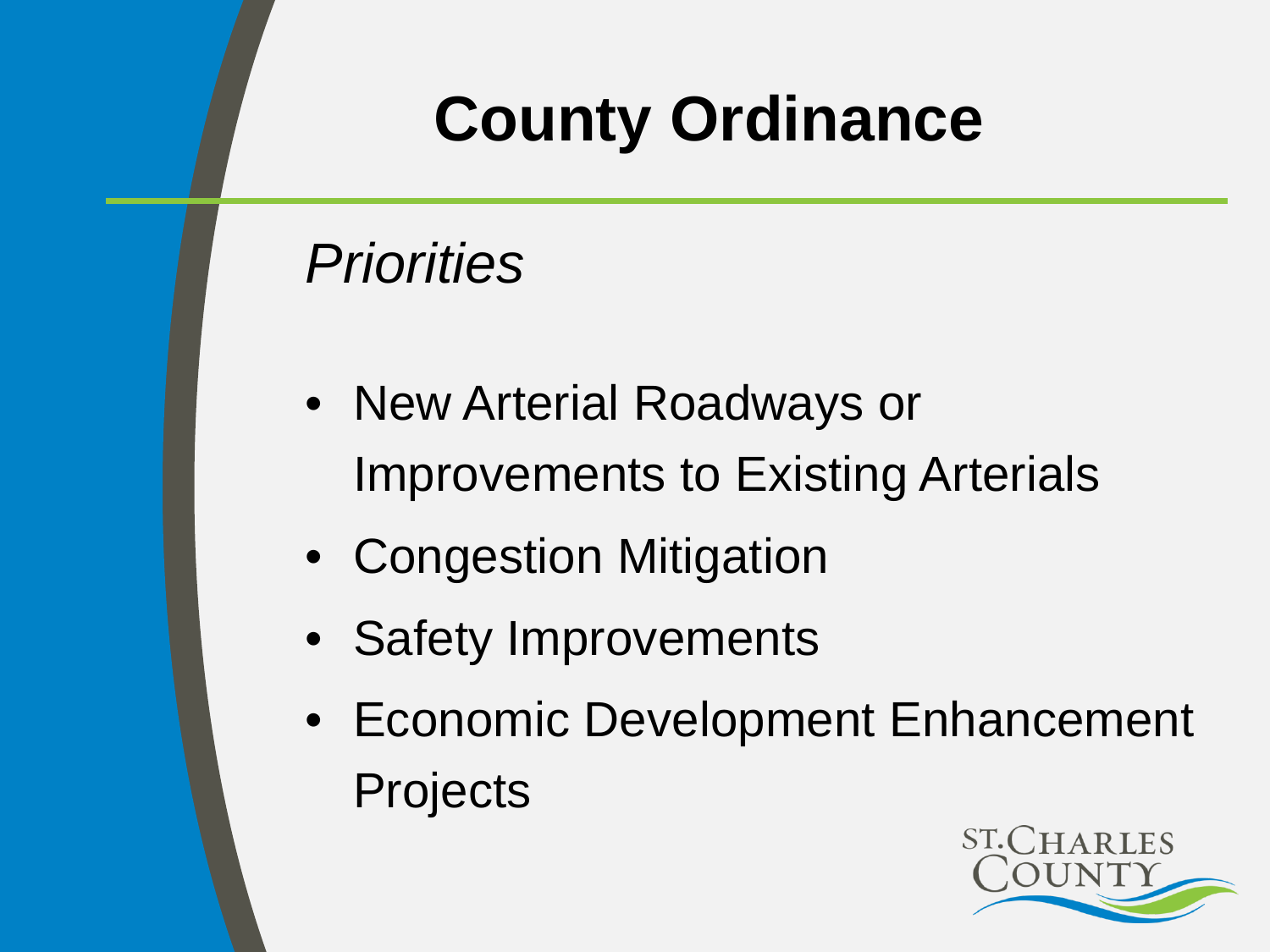## **2017 Timeline**

- Solicitation for Project Applications January May
- Scoring **Community Community** Scoring **Community** June
- Presentations **June July**
- Ranking July
- Public Input **August September** August September
- Road Board Recommendation September
- -

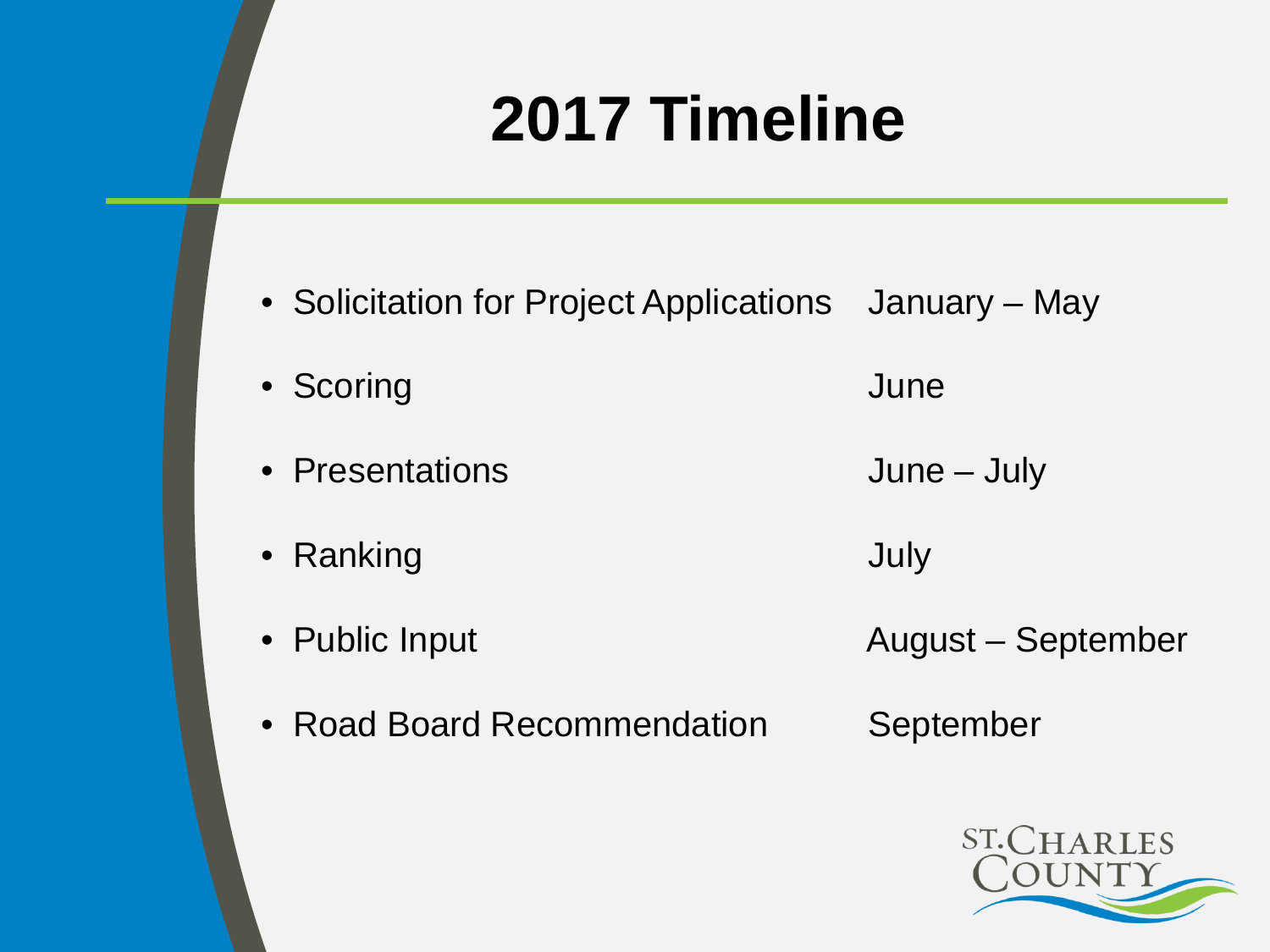## **Past Expenditures**

- Since 2008, the County's  $\frac{1}{2}$  cent transportation sales tax has provided over \$250 million in County funding to construct over \$400 million in transportation improvements.
- With changes in available funding the County funding percentage has varied by year from as little as 47 percent to as much as 88 percent of total project costs, with a 10-year average of 62 percent.
- The proposed 2018 TIP will provide over \$15 million in County funds to construct over \$25 million in improvements, a funding percentage of just over 60 percent.

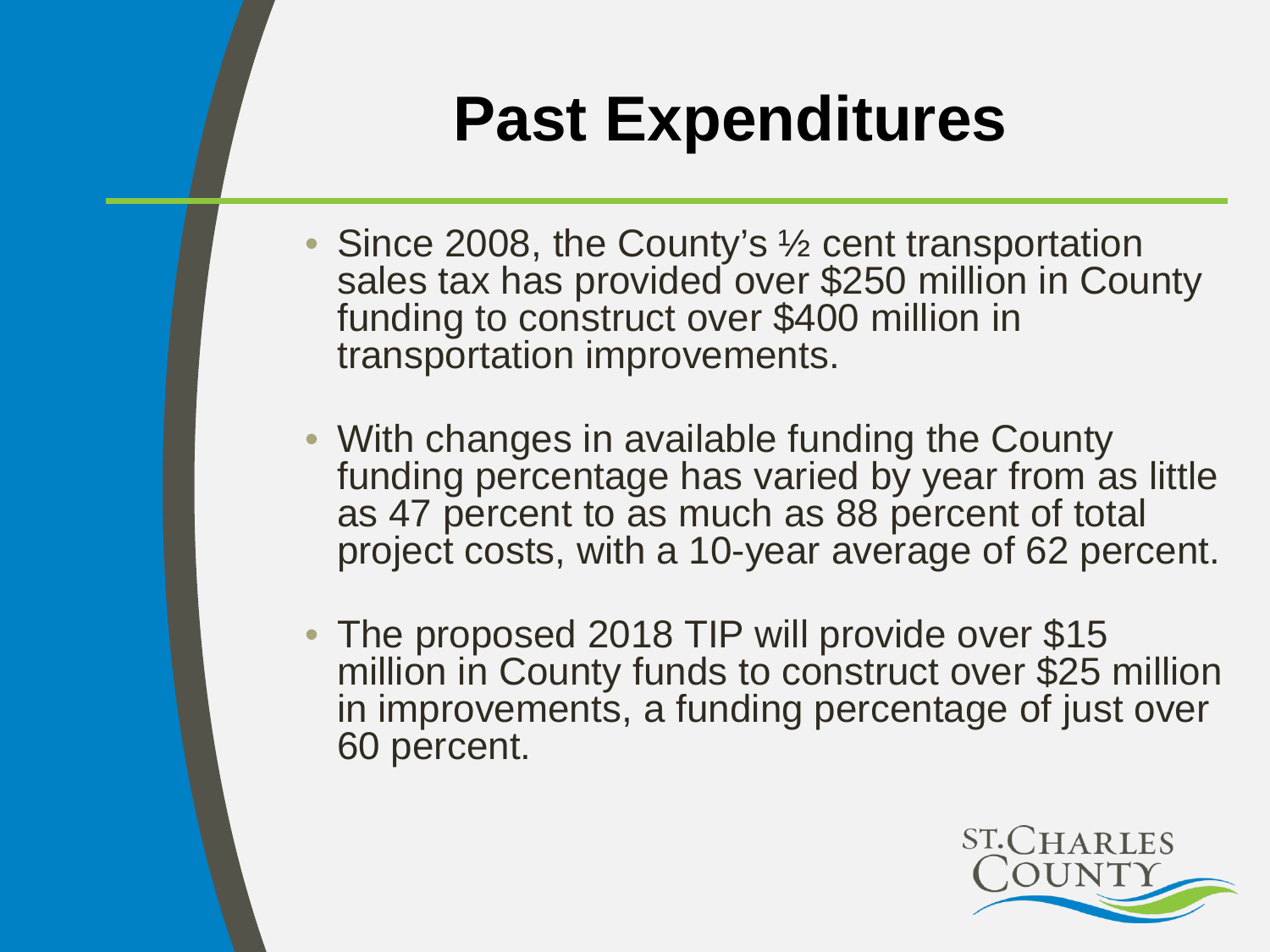## **New Applications Overview**

| <b>Types of Projects</b>     | # of Projects  |
|------------------------------|----------------|
| • Arterial Road Improvements | $\overline{2}$ |
| • Congestion Mitigation      | 4              |
| • Safety                     | 4              |
| • New Road                   | 4              |
| • Study                      | $\overline{2}$ |
| • Bridge                     | $\overline{2}$ |
| • Miscellaneous              | 4              |
| <b>TOTAL</b>                 | 22             |
|                              | ST.            |

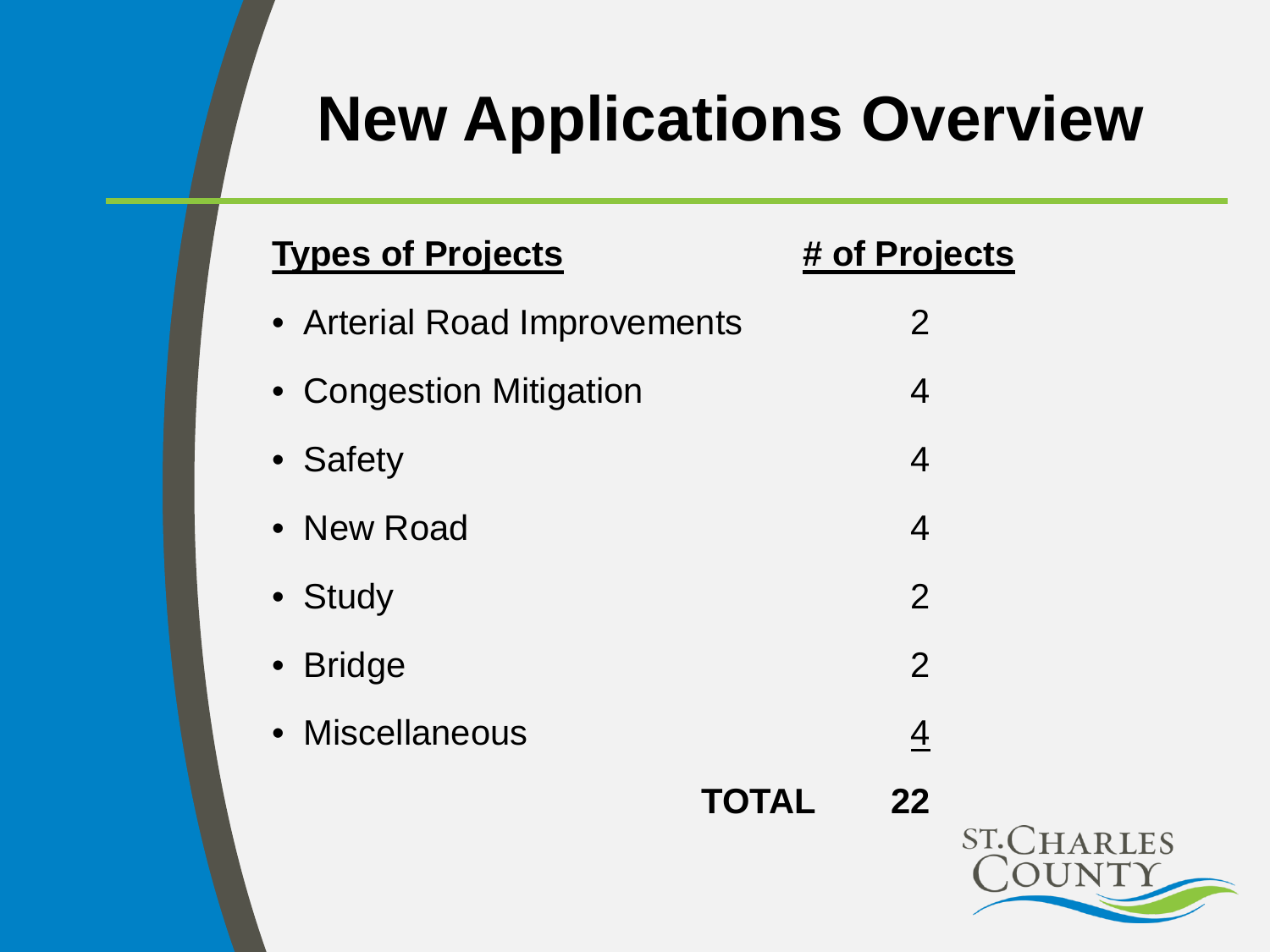## **Scoring and Project Selection**

#### **Data Driven**

- Pavement Conditions
- Crash Data
- Travel Times / Delay
- Travel Demand Model

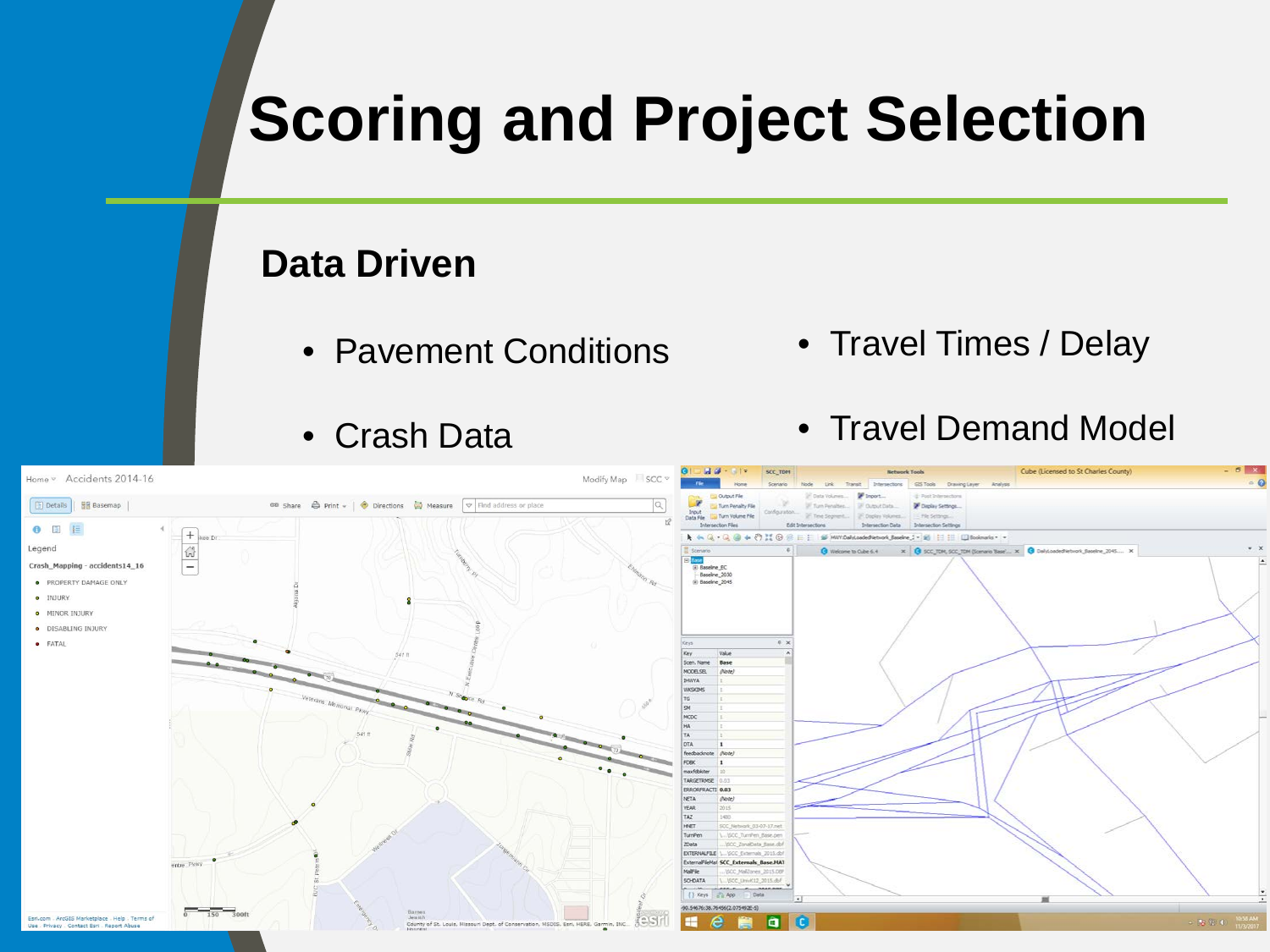## **TIP Project Map**

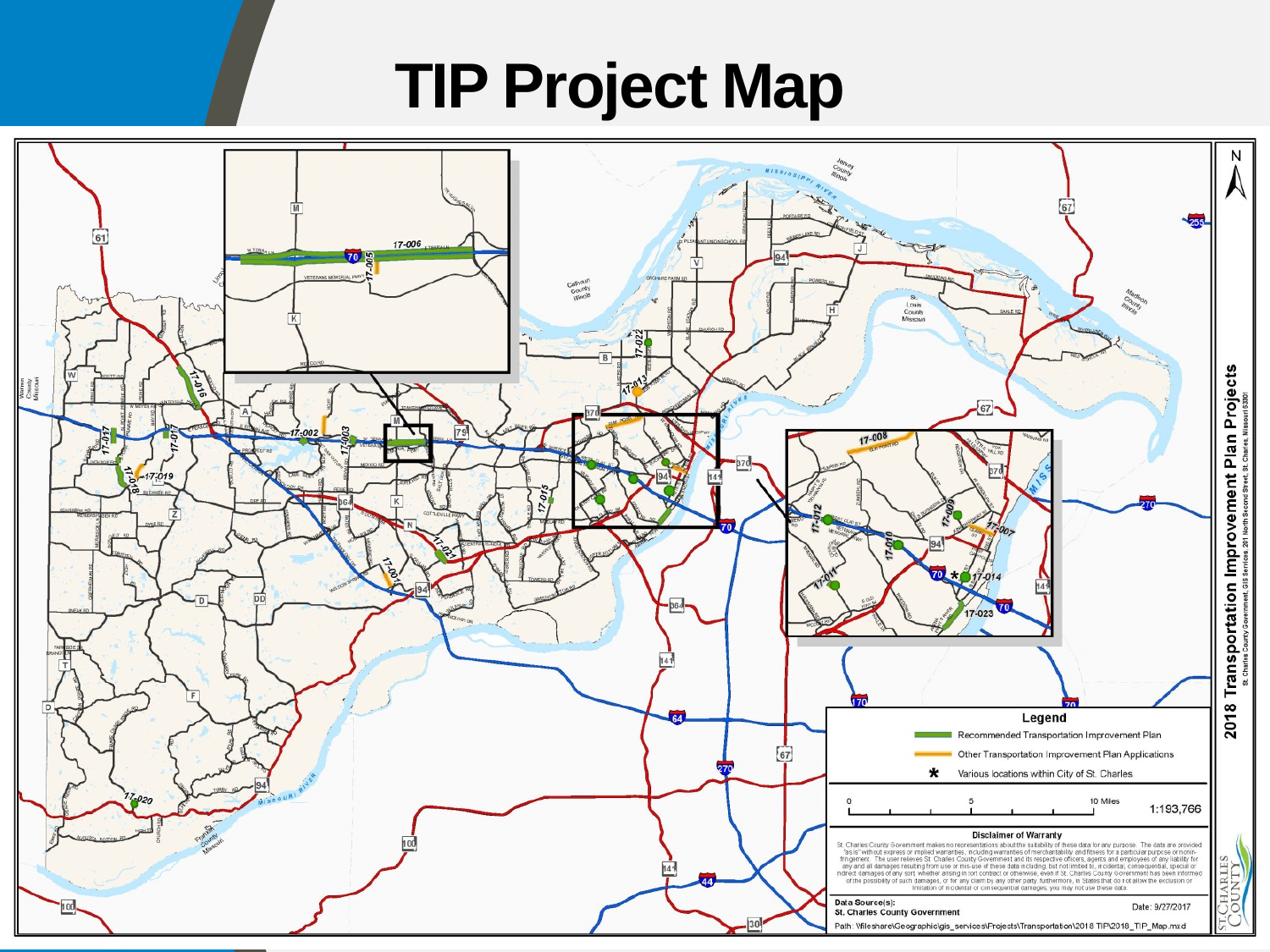### **Recommended Projects**

| <b>Types of Projects</b>     | # of Projects      |
|------------------------------|--------------------|
| • Arterial Road Improvements | $\overline{2}$     |
| • Congestion Mitigation      | 3                  |
| • Safety                     | 1                  |
| • New Road                   | $\overline{2}$     |
| • Study                      | $\overline{2}$     |
| • Bridge                     | $\overline{2}$     |
| • Miscellaneous              | $\overline{3}$     |
|                              | <b>TOTAL</b><br>15 |
|                              | ST.C               |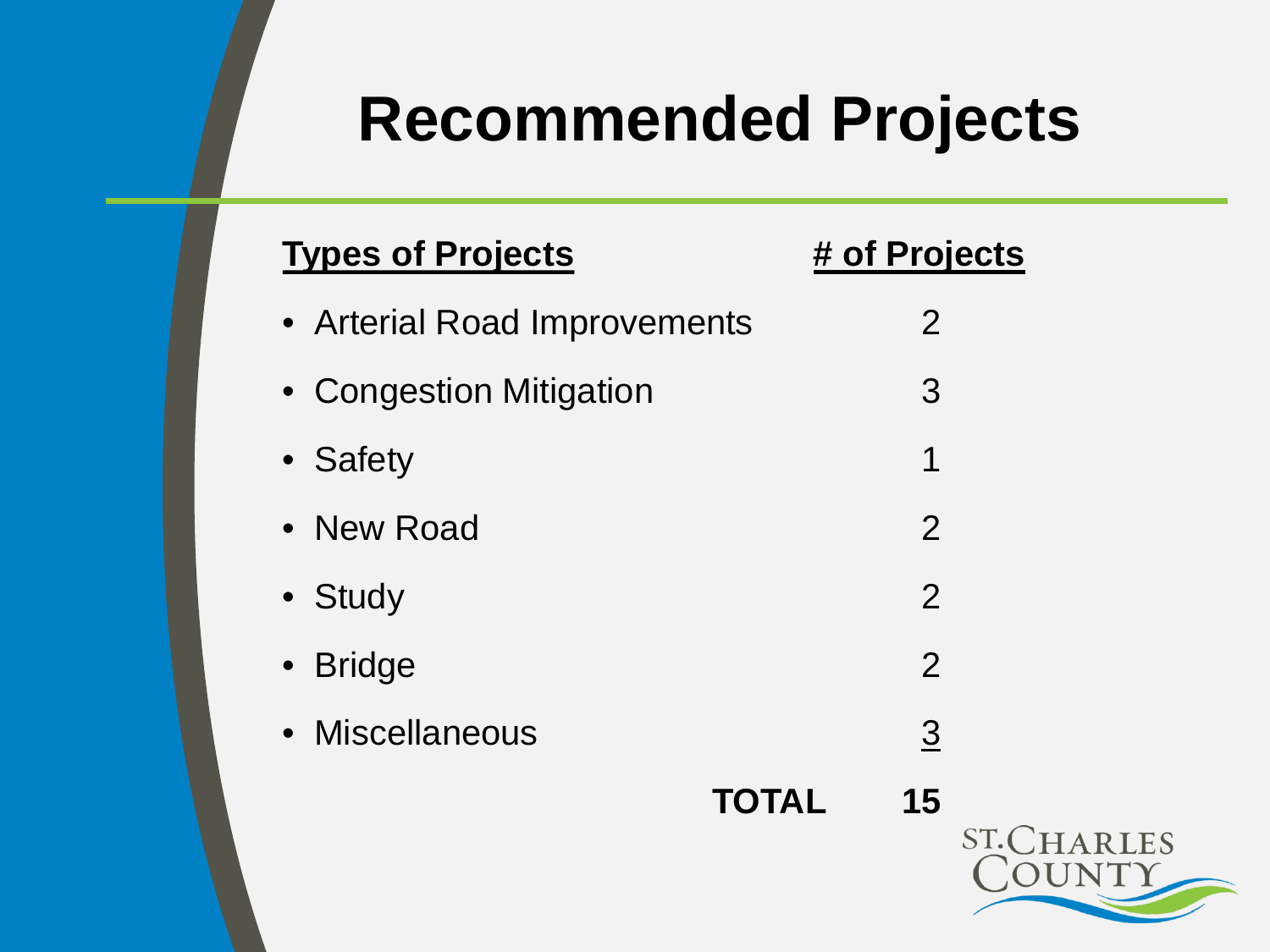# **New Roads & Arterial Road Improvements**

#### **Approximately 4 lane miles of new roadways**

- David Hoekel Parkway Phase 1B (County Highway)
- Route 364 Interchange at Gutermuth Road Supplemental (County Highway)

#### **Approximately 5 lane mile of improved arterial roadways**

- Jungermann Road Bridge Replacements Supplemental (St. Peters)
- South River Road Supplemental (County Highway)

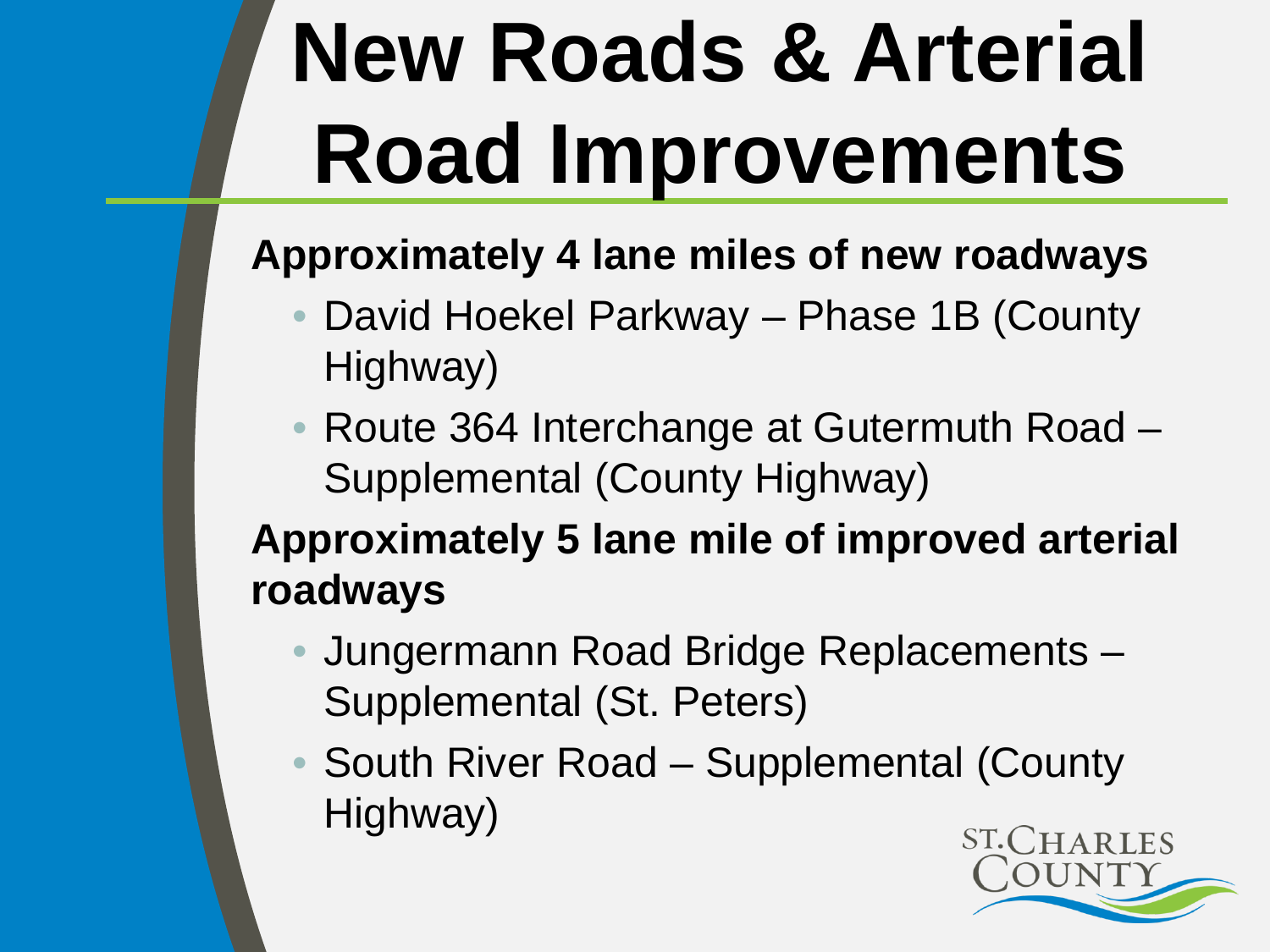# **Congestion Mitigation**

### **On average, over one minute per vehicle reduction in afternoon peak hour delay**

- Lake Saint Louis Boulevard at I-70 Roundabout (Lake St. Louis)
- I-70 Outer Roads Phase 1 Supplemental (O'Fallon)
- Elm Street & Hardin MS Traffic Signal (St. Charles)

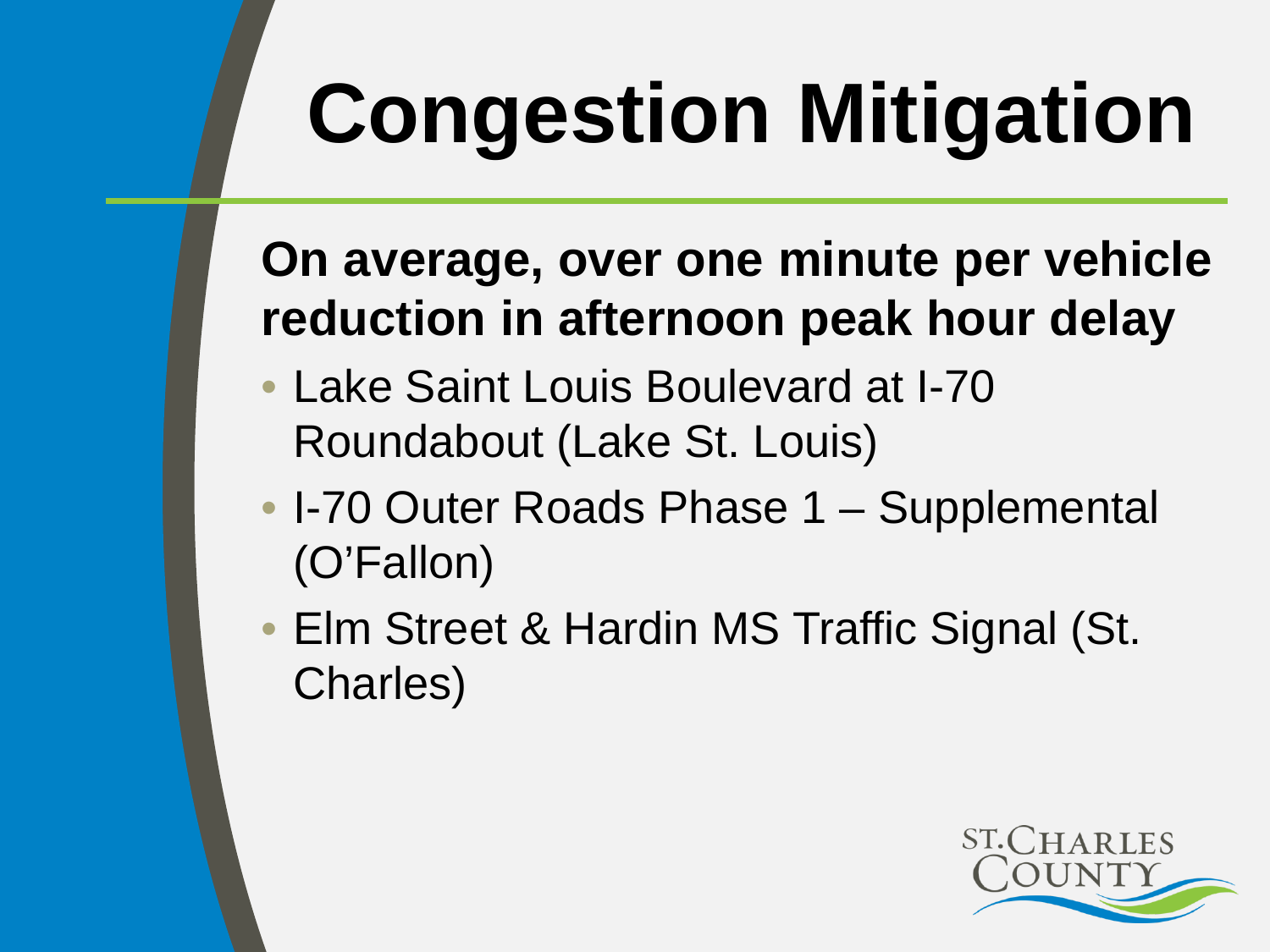# **Safety**

**Crashes reductions utilizing low cost safety improvements identified in the Strategic Highway Safety Plan for St. Charles County** 

• Systemic Safety Improvements (St. Charles)

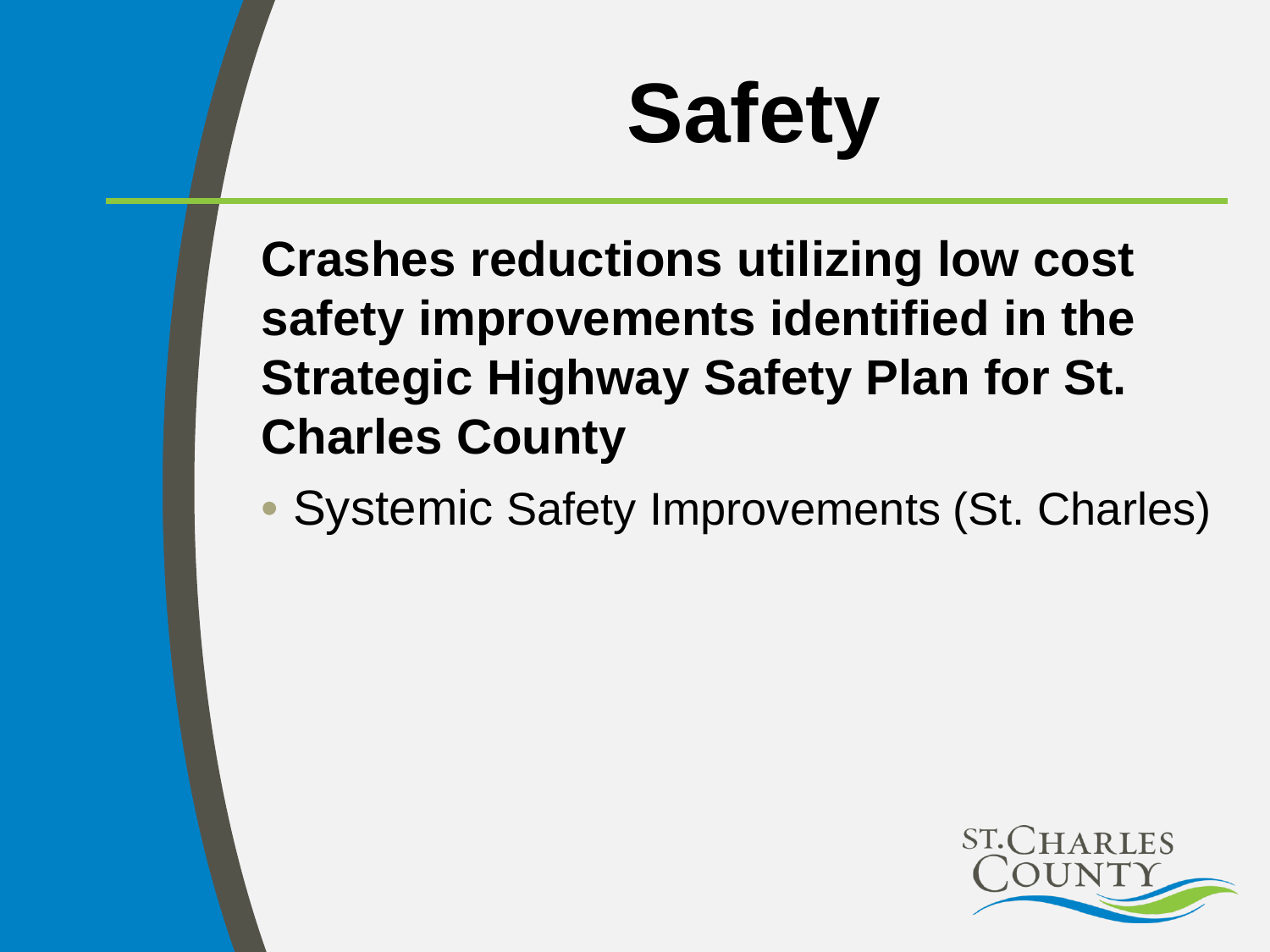## **Studies**

**Provide analysis for local road improvements based on outcome of I-70 PEL Study and Proposed New Development**

- Sandfort Overpass Study (St. Charles)
- Hawks Nest Drive Connection to Veterans



Memorial Parkway Study (St. Charles)

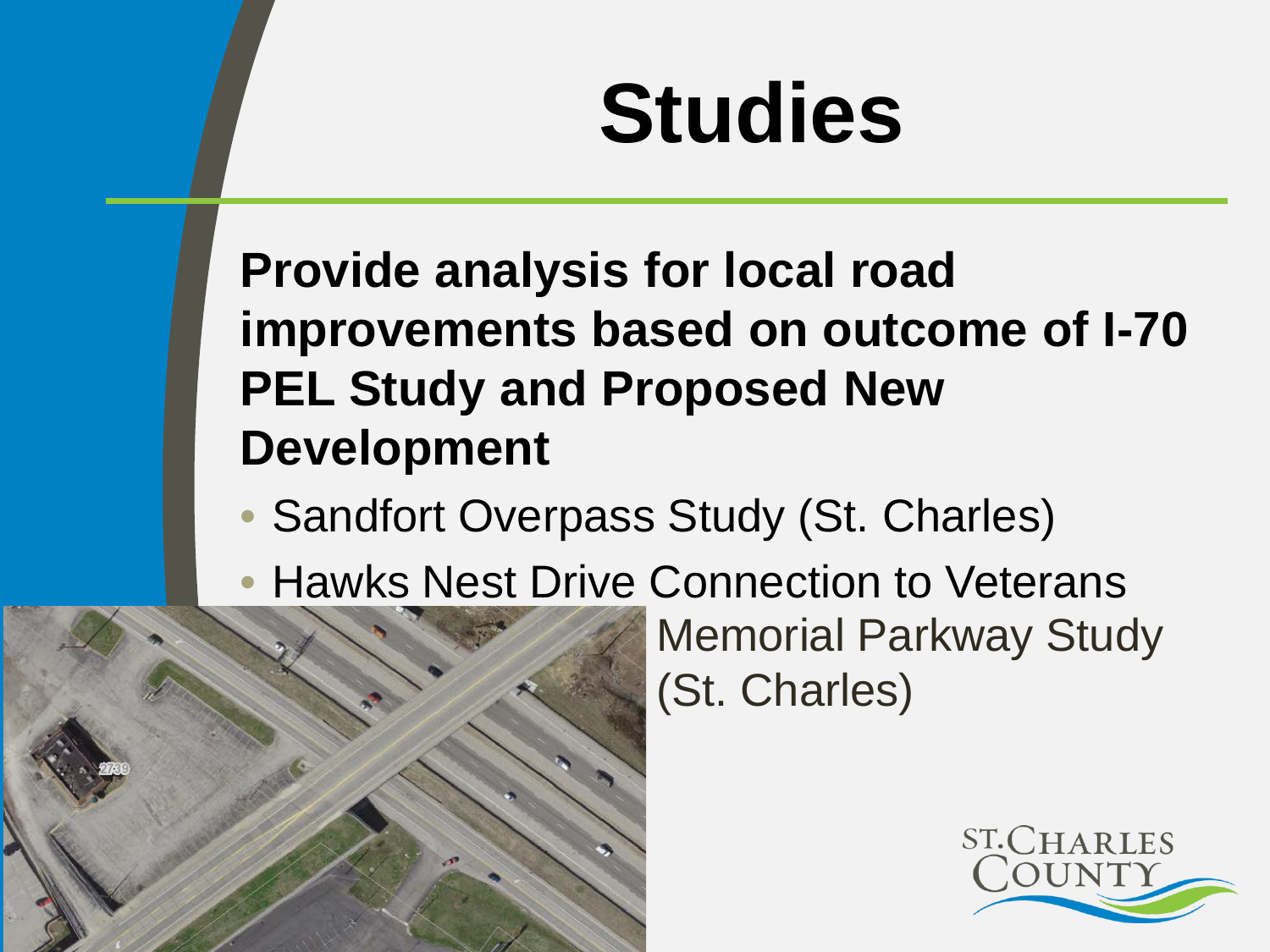# **Bridge**

### **Replace Structurally Deficient Bridges within the County Roadway System**

- Seeburger Road Bridge (County Highway)
- Nahm Road Bridge (County Highway)



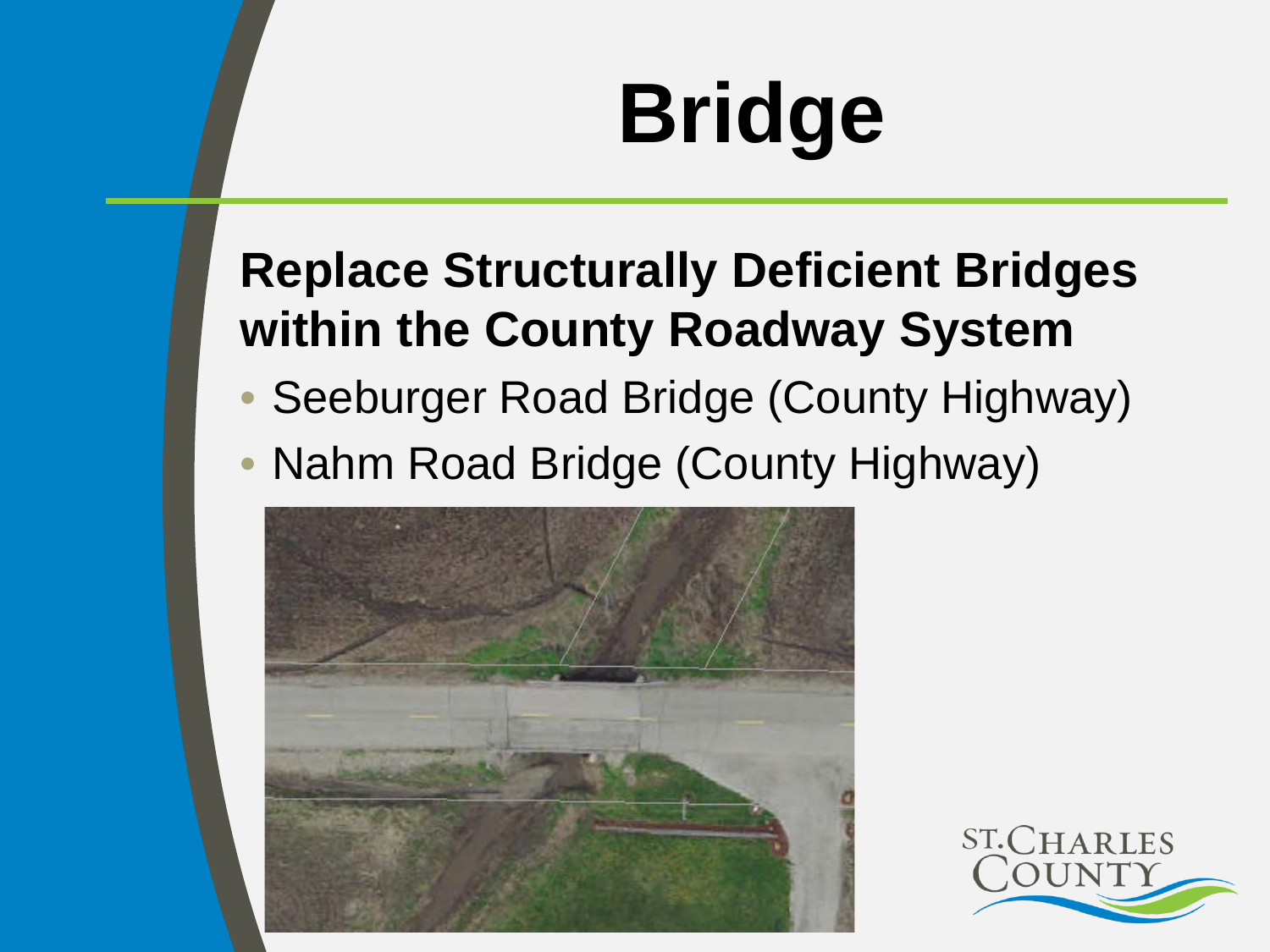## **Miscellaneous**

**Provide pre-construction activities for future significant construction projects in the rapidly growing western portion of the county.**

- Bryan Road/West Terra Lane and I-70 Interchange Design (O'Fallon)
- US Route 61 West Outer Road Extension Phases 2 & 3 Design (Wentzville)
- David Hoekel Parkway and Wentzville Parkway South Land Acquisition (Wentzville)